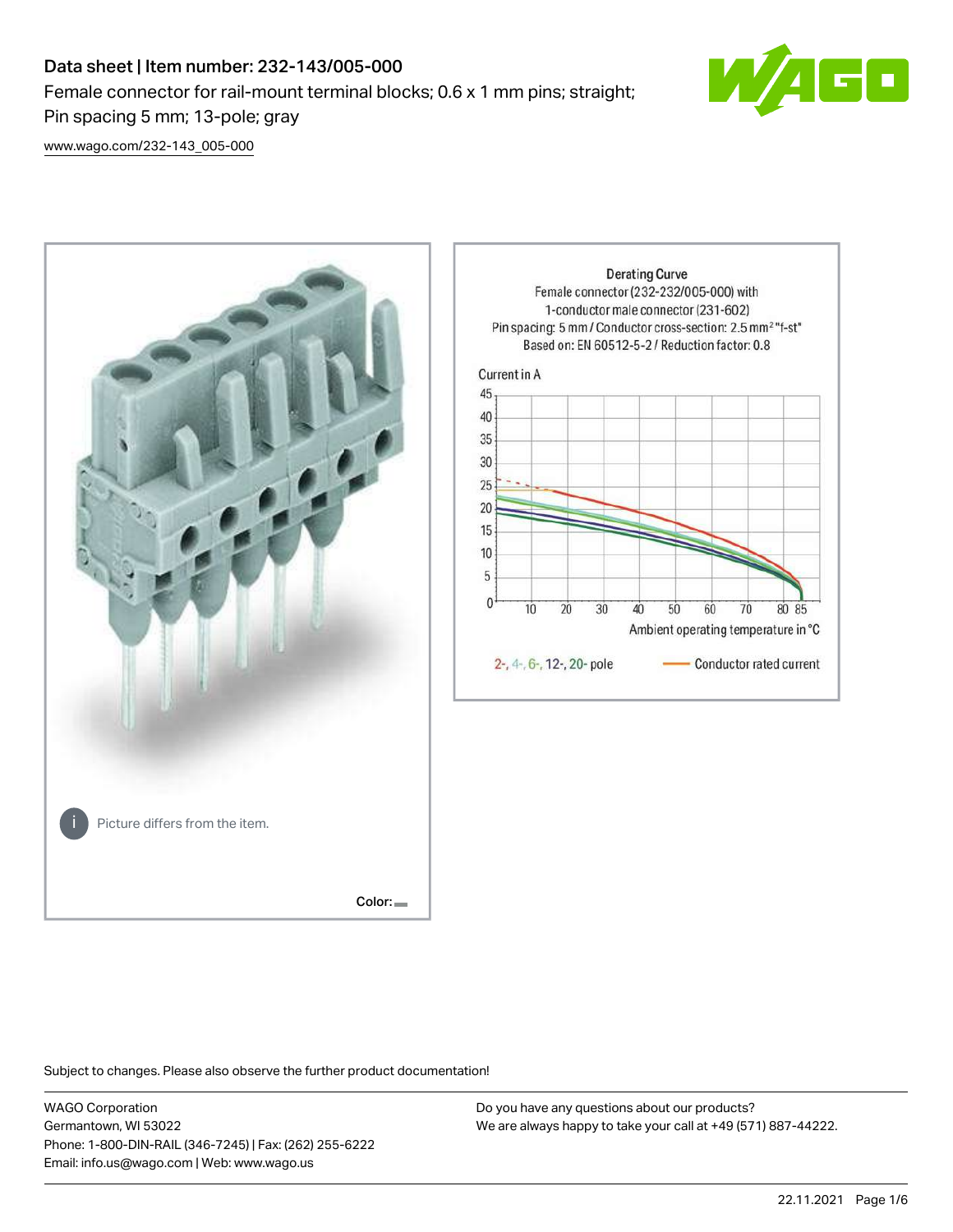

Dimensions in mm

 $L =$  (pole no. x pin spacing) + 1.5 mm

2- to 3-pole female connectors – one latch only

#### Item description

- $\blacksquare$  Pluggable connectors for rail-mount terminal blocks equipped with CAGE CLAMP $^\circ$  connection
- Female connectors with long contact pins connect to the termination ports of 280 Series Rail-Mount Terminal Blocks
- $\blacksquare$ Female connectors are touch-proof when unmated, providing a pluggable, live output
- $\blacksquare$ With coding fingers

Subject to changes. Please also observe the further product documentation! Data

WAGO Corporation Germantown, WI 53022 Phone: 1-800-DIN-RAIL (346-7245) | Fax: (262) 255-6222 Email: info.us@wago.com | Web: www.wago.us

Do you have any questions about our products? We are always happy to take your call at +49 (571) 887-44222.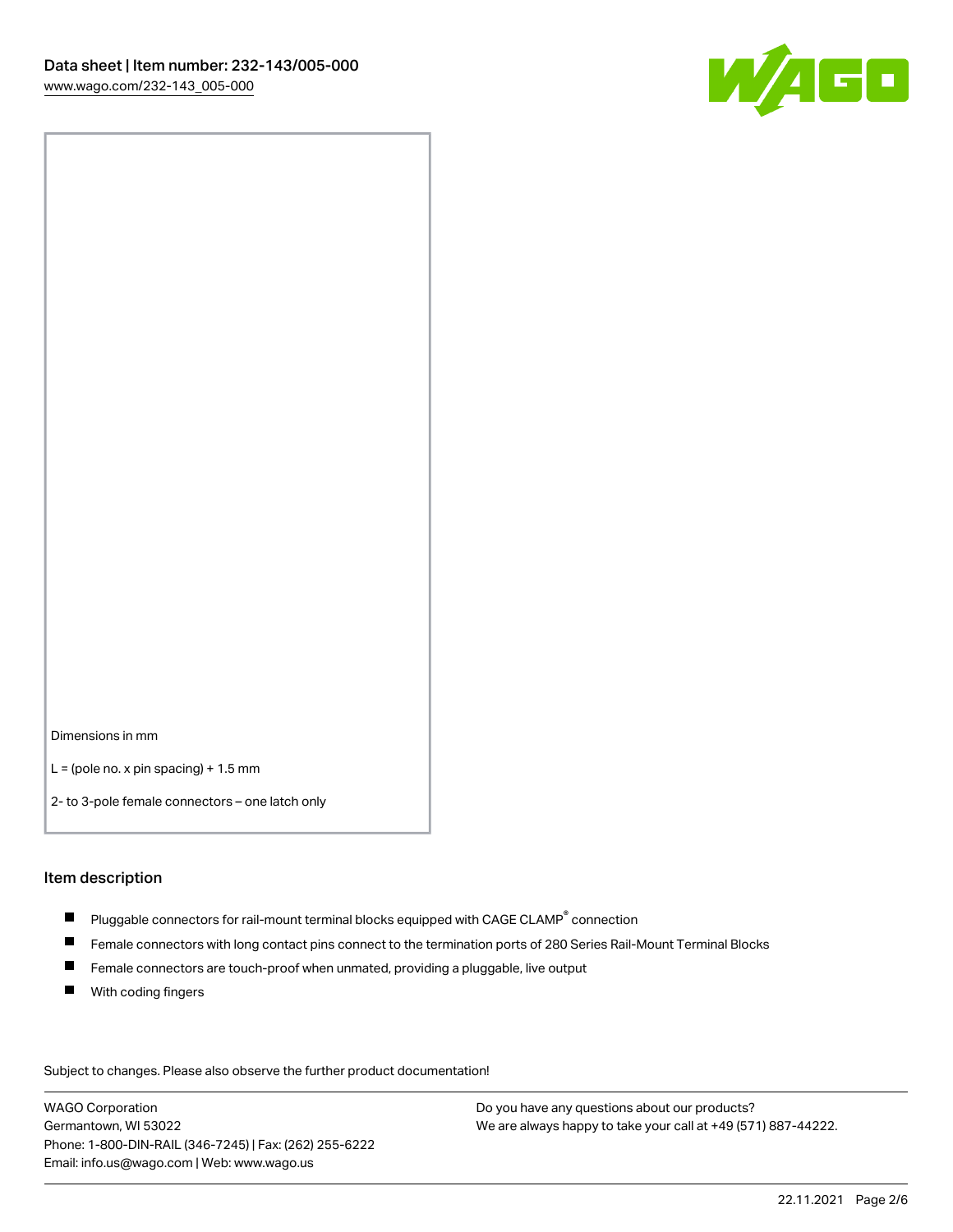

## Data Notes

| Safety information 1 | The MCS-MULTI CONNECTION SYSTEM includes connectors<br>without breaking capacity in accordance with DIN EN 61984. When<br>used as intended, these connectors must not be connected<br>/disconnected when live or under load. The circuit design should<br>ensure header pins, which can be touched, are not live when<br>unmated. |
|----------------------|-----------------------------------------------------------------------------------------------------------------------------------------------------------------------------------------------------------------------------------------------------------------------------------------------------------------------------------|
| Variants:            | Other pole numbers<br>Other versions (or variants) can be requested from WAGO Sales or<br>configured at https://configurator.wago.com/                                                                                                                                                                                            |

### Electrical data

## IEC Approvals

| Ratings per                 | IEC/EN 60664-1                                                        |
|-----------------------------|-----------------------------------------------------------------------|
| Rated voltage (III / 3)     | 320 V                                                                 |
| Rated surge voltage (III/3) | 4 <sub>k</sub> V                                                      |
| Rated voltage (III/2)       | 320 V                                                                 |
| Rated surge voltage (III/2) | 4 <sub>k</sub> V                                                      |
| Nominal voltage (II/2)      | 630 V                                                                 |
| Rated surge voltage (II/2)  | 4 <sub>k</sub> V                                                      |
| Rated current               | 12A                                                                   |
| Legend (ratings)            | $(III / 2)$ $\triangle$ Overvoltage category III / Pollution degree 2 |

### UL Approvals

| Approvals per                  | UL 1059 |
|--------------------------------|---------|
| Rated voltage UL (Use Group B) | 300 V   |
| Rated current UL (Use Group B) | 15 A    |
| Rated voltage UL (Use Group D) | 300 V   |
| Rated current UL (Use Group D) | 10 A    |

## Ratings per UL

| Rated voltage UL 1977 | 300 V |
|-----------------------|-------|
| Rated current UL 1977 |       |

## CSA Approvals

Approvals per CSA

Subject to changes. Please also observe the further product documentation!

| <b>WAGO Corporation</b>                                | Do you have any questions about our products?                 |
|--------------------------------------------------------|---------------------------------------------------------------|
| Germantown, WI 53022                                   | We are always happy to take your call at +49 (571) 887-44222. |
| Phone: 1-800-DIN-RAIL (346-7245)   Fax: (262) 255-6222 |                                                               |
| Email: info.us@wago.com   Web: www.wago.us             |                                                               |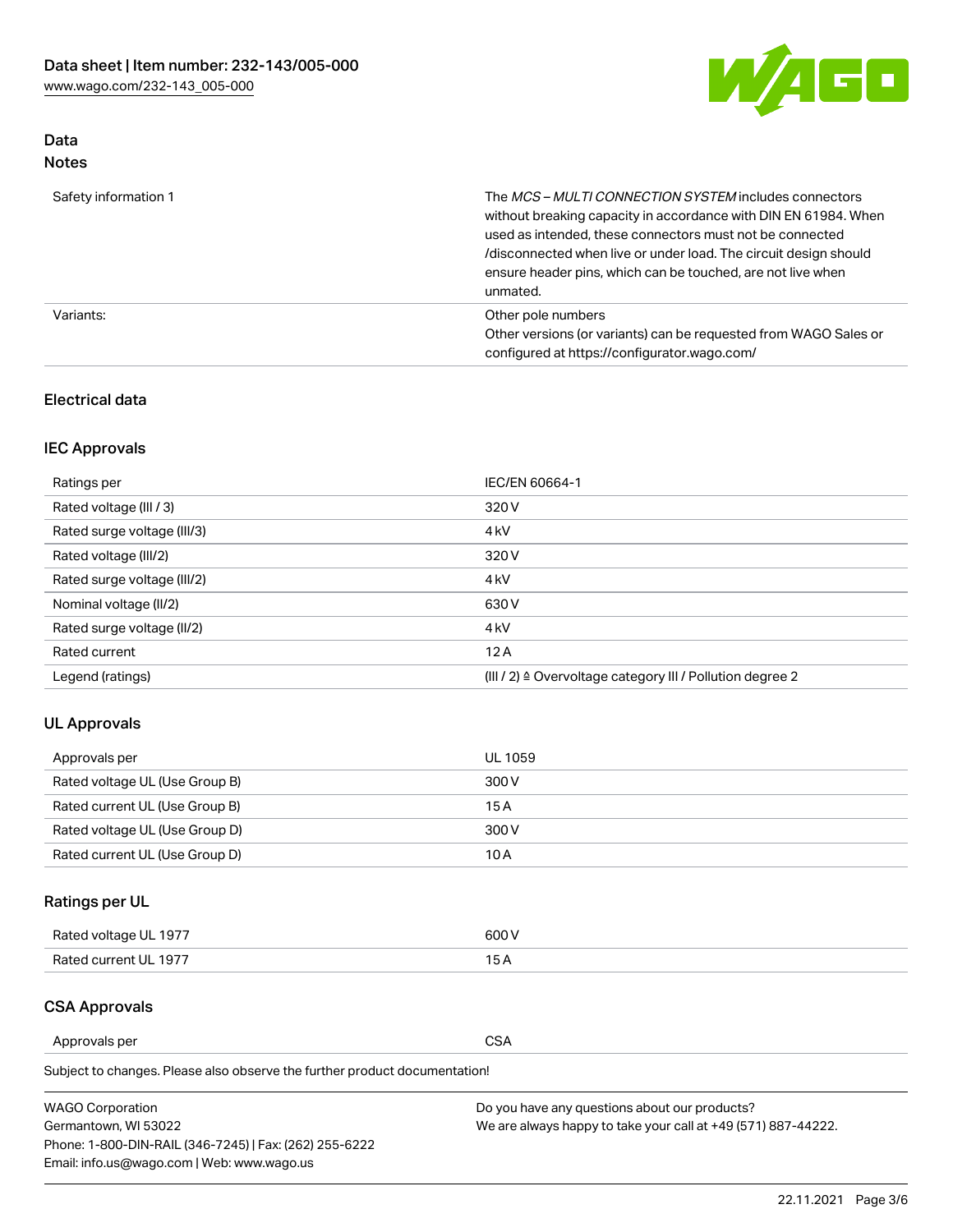[www.wago.com/232-143\\_005-000](http://www.wago.com/232-143_005-000)



| Rated voltage CSA (Use Group B) | 300 V |
|---------------------------------|-------|
| Rated current CSA (Use Group B) | 15 A  |
| Rated voltage CSA (Use Group D) | 300 V |
| Rated current CSA (Use Group D) | 10 A  |

### Connection data

| Total number of potentials |  |
|----------------------------|--|
| Number of connection types |  |
| Number of levels           |  |

### Connection 1

| Number of poles | $\sim$ |
|-----------------|--------|
|-----------------|--------|

## Physical data

| Pin spacing             | 5 mm / 0.197 inch     |
|-------------------------|-----------------------|
| Width                   | 66.5 mm / 2.618 inch  |
| Height                  | 32.75 mm / 1.289 inch |
| Height from the surface | 18.25 mm / 0.719 inch |
| Depth                   | 11.6 mm / 0.457 inch  |

### Plug-in connection

| Contact type (pluggable connector)                | Female connector/socket                   |
|---------------------------------------------------|-------------------------------------------|
| Connector (connection type)                       | for front-entry rail-mount terminal block |
| Mismating protection                              | No                                        |
| Locking of plug-in connection                     | Without                                   |
| Mating direction to the rail-mount terminal block | 90°                                       |

### Material data

| Color                       | gray              |
|-----------------------------|-------------------|
| Material group              |                   |
| Insulation material         | Polyamide (PA66)  |
| Flammability class per UL94 | V <sub>0</sub>    |
| Contact material            | Copper alloy      |
| Contact plating             | tin-plated        |
| Fire load                   | $0.242$ MJ        |
| Weight                      | 13.7 <sub>g</sub> |

Subject to changes. Please also observe the further product documentation!

| <b>WAGO Corporation</b>                                | Do you have any questions about our products?                 |
|--------------------------------------------------------|---------------------------------------------------------------|
| Germantown, WI 53022                                   | We are always happy to take your call at +49 (571) 887-44222. |
| Phone: 1-800-DIN-RAIL (346-7245)   Fax: (262) 255-6222 |                                                               |
| Email: info.us@wago.com   Web: www.wago.us             |                                                               |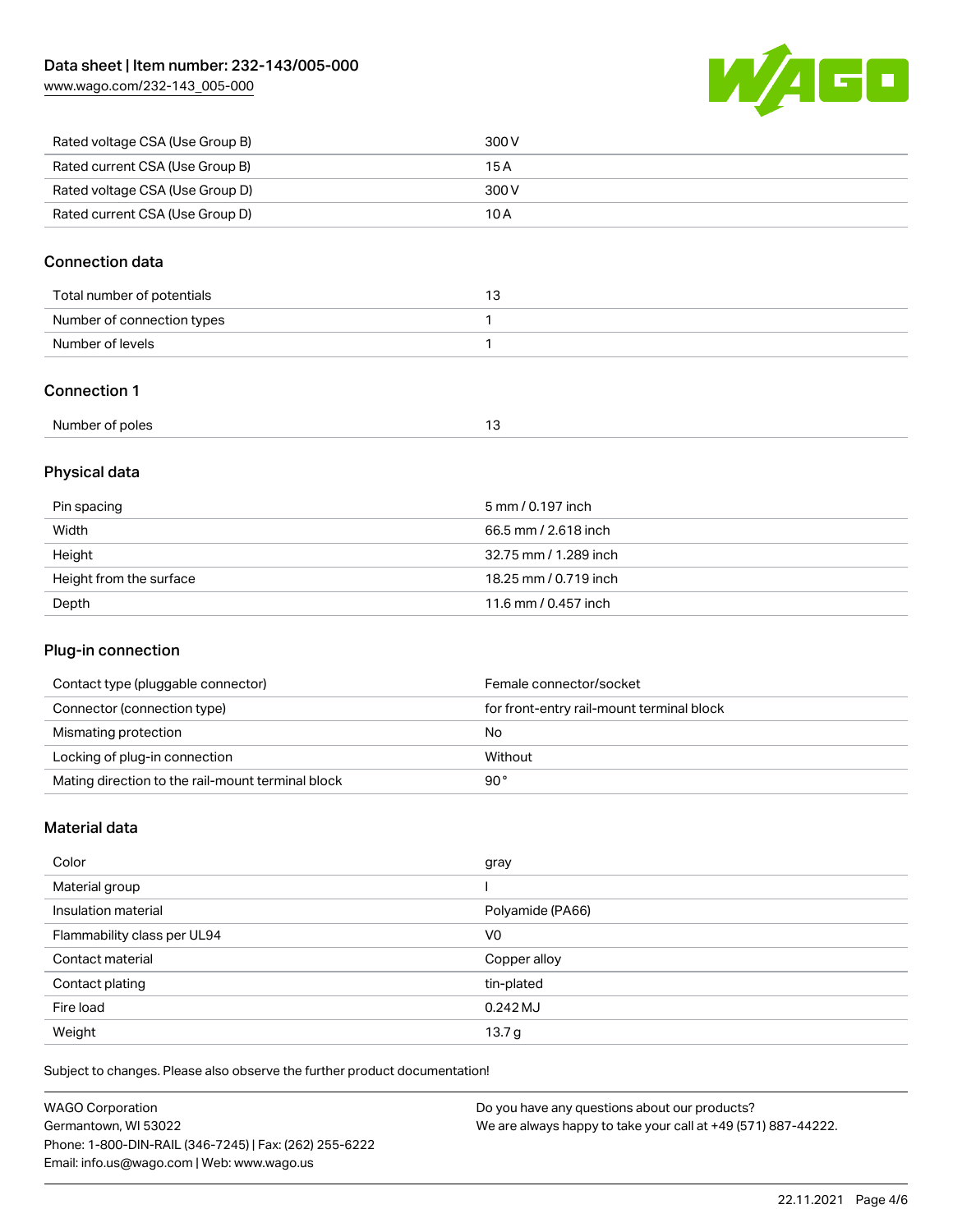

### Environmental requirements

#### Commercial data

| PU (SPU)          | 25 Stück      |
|-------------------|---------------|
| Packaging type    | box           |
| Country of origin | DE            |
| <b>GTIN</b>       | 4044918569750 |

### Approvals / Certificates

#### Country specific Approvals

| Logo | Approval                                     | <b>Additional Approval Text</b> | Certificate<br>name |
|------|----------------------------------------------|---------------------------------|---------------------|
|      | CВ<br>DEKRA Certification B.V.               | IEC 61984                       | NL-39756            |
|      | <b>CSA</b><br>DEKRA Certification B.V.       | C <sub>22.2</sub>               | 1466354             |
| EMA  | <b>KEMA/KEUR</b><br>DEKRA Certification B.V. | EN 61984                        | 2190761.01          |

#### Ship Approvals

| Logo             | Approval                  | <b>Additional Approval Text</b> | Certificate<br>name |
|------------------|---------------------------|---------------------------------|---------------------|
| $\bigcircled{0}$ | BV<br>Bureau Veritas S.A. | IEC 60998                       | 11915/D0<br>BV      |
| <b>BUREAU</b>    |                           |                                 |                     |

#### UL-Approvals

| Logo                             | Approval                             | <b>Additional Approval Text</b> | Certificate<br>name |
|----------------------------------|--------------------------------------|---------------------------------|---------------------|
| $\boldsymbol{\mathcal{A}}$<br>77 | UL<br>Underwriters Laboratories Inc. | <b>UL 1977</b>                  | E45171              |
|                                  | UL                                   | <b>UL 1059</b>                  | E45172              |

Subject to changes. Please also observe the further product documentation!

| <b>WAGO Corporation</b>                                | Do you have any questions about our products?                 |
|--------------------------------------------------------|---------------------------------------------------------------|
| Germantown, WI 53022                                   | We are always happy to take your call at +49 (571) 887-44222. |
| Phone: 1-800-DIN-RAIL (346-7245)   Fax: (262) 255-6222 |                                                               |
| Email: info.us@wago.com   Web: www.wago.us             |                                                               |